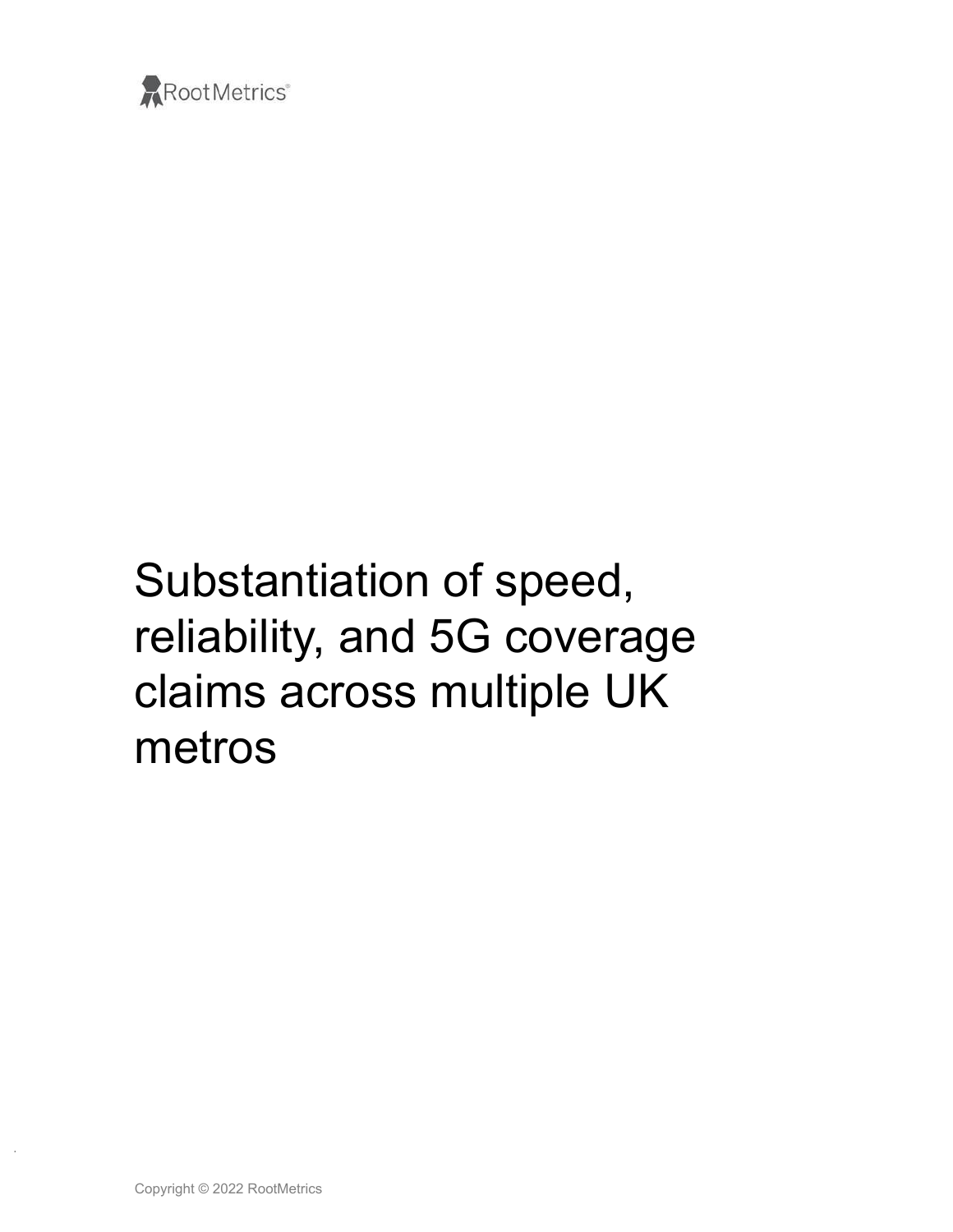#### **SUBSTANTIATION OF CLAIMS Last Reviewed: 26/05/2022**

#### **Claims:**

**Speed, reliability, and 5G coverage comparisons between EE and competitors in the following metros:**

- **- Belfast -** *Based on H2 2021 results*
- **- Liverpool -** *Based on H2 2021 results*
- **- Newcastle -** *Based on H2 2021 results*
- **- Leeds -** *Based on H1 2022 results*
- **- Glasgow -** *Based on H1 2022 results*
- **- Manchester -** *Based on H1 2022 results*

#### **Summary**

EE's claim to be the most reliable and/or be fastest and/or have the most 5G coverage across the above metro areas is based on RootMetrics' extensive testing, which assesses reliability across a wide variety of call, text, and data tests using the latest devices and a geographically representative methodology. Metro-level test results are provided below for easy comparison of operator performance.

# **RootMetrics Awards**

RootMetrics, an independent mobile analytics firm, publishes a series of reports, titled the UK RootScore® Report (the "RootScore Report"). The RootScore Report ranks the UK's four major mobile network operators ("MNOs") on a number of performance metrics, including "Network Reliability", "Network Speed", "Data Performance", "Network Accessibility," "Call Performance" and "Text Performance". The report also ranks MNOs on "Overall Performance".

In addition to testing across the nations, RootMetrics extensively tests 16 of the largest metropolitan areas (Eurostat 'Large Urban Zones' [LUZs]) within the UK. To provide objectivity, the boundaries of the areas we test for our RootScore Reports are defined by governments and official agencies—not by RootMetrics.

### **Why are these results robust?**

RootMetrics uses scientific methodologies to design tests, measure activities, and collect data about mobile network performance that are representative of a consumer's mobile experience within a given market. RootMetrics then employs statistical techniques to verify and validate the results. This approach ensures all operators are measured on a level playing field, removes unintentional bias, and allows RootMetrics to provide actual, in-the-field data that confirms or challenges performance numbers that are otherwise only theoretical or based on ideal conditions. Weighting and stratification methods ensure that test data correctly represents the overall national population distribution.

We measure network reliability, accessibility, and speed performance across the activities that consumers use their smartphones for on a daily basis, like browsing webpages, using apps, making calls, and sending texts. Our methodology is designed to ensure that our tests measure performance across a wide range of real-world situations that consumers experience while using their smartphones on a daily basis. For example: we collect samples during periods of high and low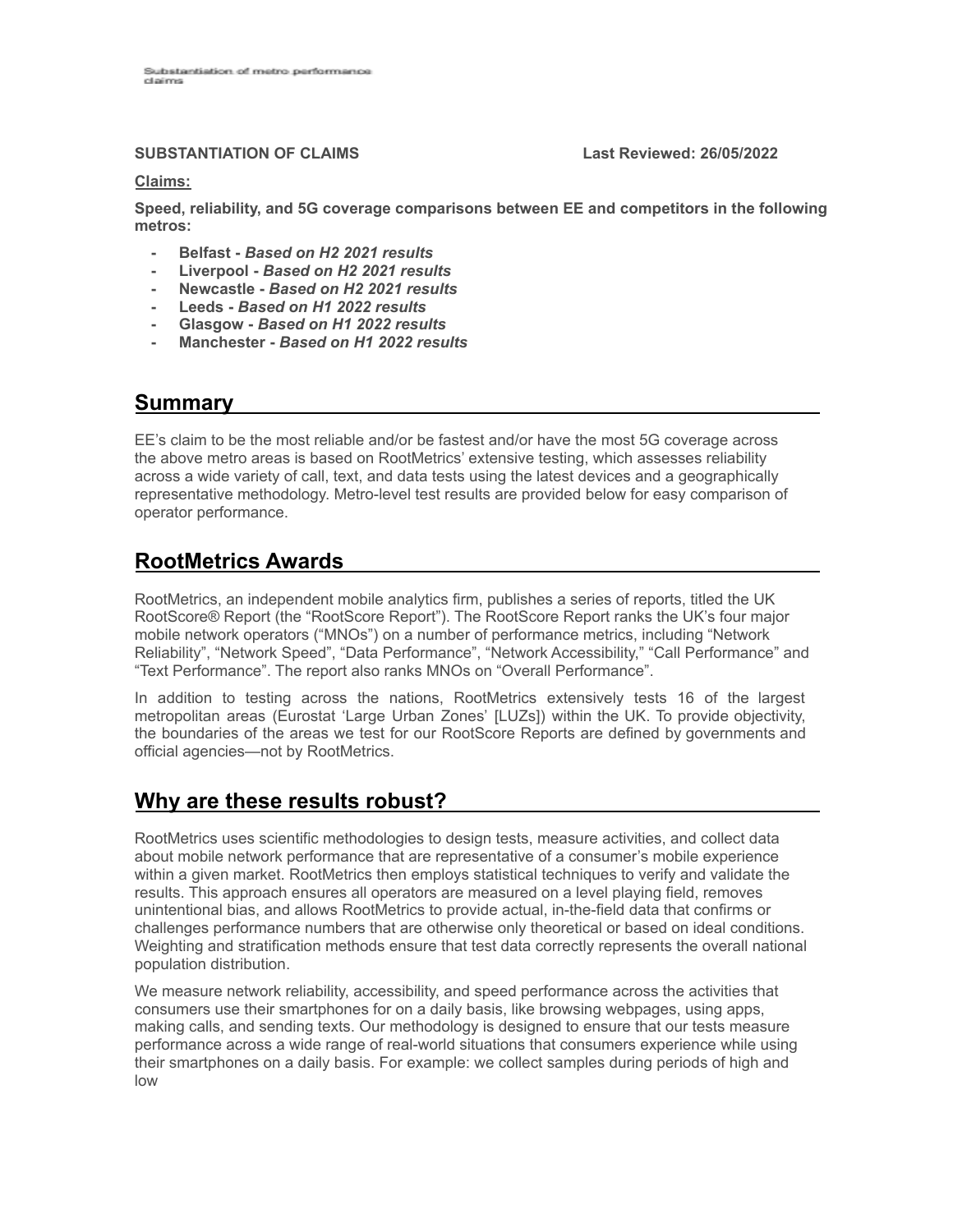congestion; we measure performance across variations in speed, from standing still to driving on the highway; and we perform tests whether coverage is poor or excellent or somewhere in between. We test each network head-to-head in these situations to make comparisons easy and assure all networks are measured on a level playing field.

Methodological Facts from RootMetrics' UK tests conducted between July and December 2021:

650,000 tests performed

25,000 miles driven

4 nations visited

16 of the largest metropolitan areas (Eurostat 'Large Urban Zones' [LUZs]) included

### **Reliability and downlink testing**

The RootMetrics Network Reliability category provides a holistic look at reliability performance across data, call, and text testing. The reliability category addresses the two questions most fundamental to a reliable mobile experience for consumers: can I access the network and can I then stay connected to complete my intended task?

To answer these critical questions, RootMetrics assesses performance across the following key areas:

|      | <b>Reliability</b>                                                                                                                                                                                                                           |
|------|----------------------------------------------------------------------------------------------------------------------------------------------------------------------------------------------------------------------------------------------|
| Call | • Mobile-to-mobile blocked outgoing call<br>· Mobile-to-mobile dropped outgoing call                                                                                                                                                         |
| Data | • Lite data (web/app) access success<br>• Lite data (web/app) task success<br>• Lite data (web/app) secure access success<br>• Lite data (web/app) secure task success<br>• Download/upload access success<br>• Download/upload task success |
| Text | • Intra/inter-network text send failure rate<br>• Intra/inter-network text receive failure rate                                                                                                                                              |

To evaluate downlink throughput performance, the RootMetrics testing application attempts to open and maintain 4 simultaneous HTTP connections to measure the total bytes transferred during the test period. Downlink throughput speed is measured during this testing.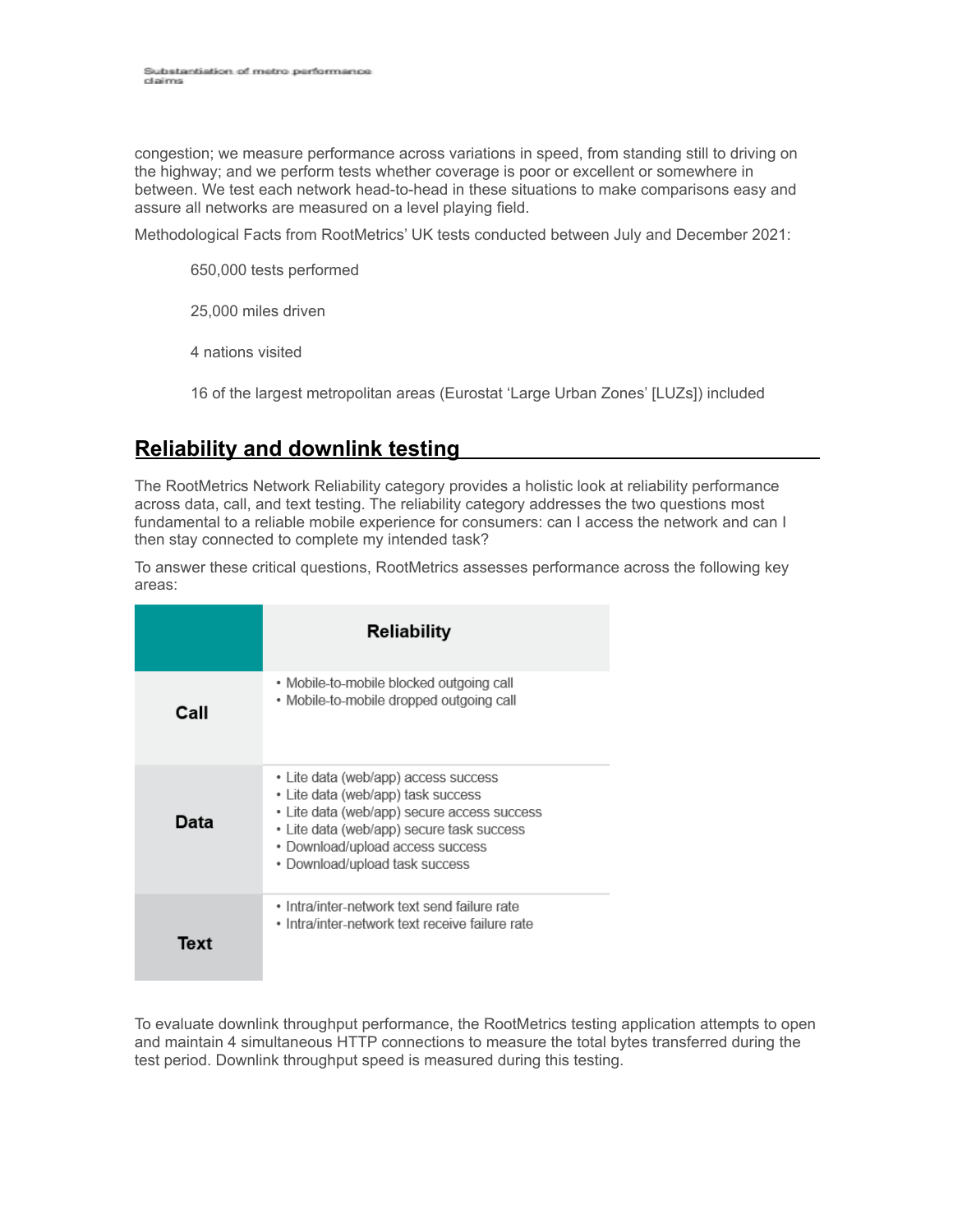# **Speed, reliability, and 5G coverage comparisons**

The tables below provides key H2 2021 scoring and download throughput comparisons across metros in which EE has made reliability, speed, or 5G coverage claims. Links to associated RootScore Reports are as follows:

Belfast [RootScore®](https://rootmetrics.com/en-GB/rootscore/map/metro/belfast/2021/2H) Report October 2021 Glasgow [RootScore®](https://rootmetrics.com/en-GB/rootscore/map/metro/glasgow/2022/1How/2021/2H) Report March 2022 Leeds [RootScore®](https://rootmetrics.com/en-GB/rootscore/map/metro/leeds-and-bradford/2022/1H) Report March 2022 Liverpool [RootScore®](https://rootmetrics.com/en-GB/rootscore/map/metro/liverpool/2021/2H) Report November 2021

Manchester [RootScore®](https://rootmetrics.com/en-GB/rootscore/map/metro/manchester/2022/1H) Report April 2022

Newcastle [RootScore®](https://rootmetrics.com/en-GB/rootscore/map/metro/newcastle/2021/2H) Report November 2021

| <b>Market</b>                   | <b>EE 5G%</b><br>coverage | O <sub>2</sub> 5G%<br>coverage | Three 5G%<br>coverage | Vodafone 5G%<br>coverage |
|---------------------------------|---------------------------|--------------------------------|-----------------------|--------------------------|
| <b>Belfast - H2 2021</b>        | 31.4%                     | 29.3%                          | 13.8%                 | 26.9%                    |
| <b>Glasgow - H1 2022</b>        | 40.7%                     | 18.5%                          | 37.5%                 | 28.9%                    |
| Leeds - H1 2022                 | 40.5%                     | 41.5%                          | 51.6%                 | 16.7%                    |
| Liverpool - H2 2021             | 38.4%                     | 30.2%                          | 22.5%                 | 47.6%                    |
| Manchester - H1 2022            | 50.7%                     | 30.9%                          | 52.9%                 | 40.0%                    |
| Newcastle - H <sub>2</sub> 2021 | 36.8%                     | 40.5%                          | 23.5%                 | 28.6%                    |

| <b>Market</b>                   | EE.<br><b>Reliability</b><br><b>RootScore</b> | O <sub>2</sub><br><b>Reliability</b><br><b>RootScore</b> | <b>Three</b><br><b>Reliability</b><br><b>RootScore</b> | <b>Vodafone</b><br><b>Reliability</b><br><b>RootScore</b> |
|---------------------------------|-----------------------------------------------|----------------------------------------------------------|--------------------------------------------------------|-----------------------------------------------------------|
| <b>Belfast - H2 2021</b>        | 99.3                                          | 97.4                                                     | 97.3                                                   | 98.0                                                      |
| <b>Glasgow - H1 2022</b>        | 99.5                                          | 98.0                                                     | 97.5                                                   | 98.9                                                      |
| Leeds - H1 2022                 | 99.4                                          | 98.7                                                     | 98.0                                                   | 97.8                                                      |
| Liverpool - H2 2021             | 99.7                                          | 99.0                                                     | 98.5                                                   | 99.5                                                      |
| Manchester - H1 2022            | 99.6                                          | 97.3                                                     | 98.7                                                   | 99.0                                                      |
| Newcastle - H <sub>2</sub> 2021 | 99.3                                          | 99.3                                                     | 96.7                                                   | 99.0                                                      |